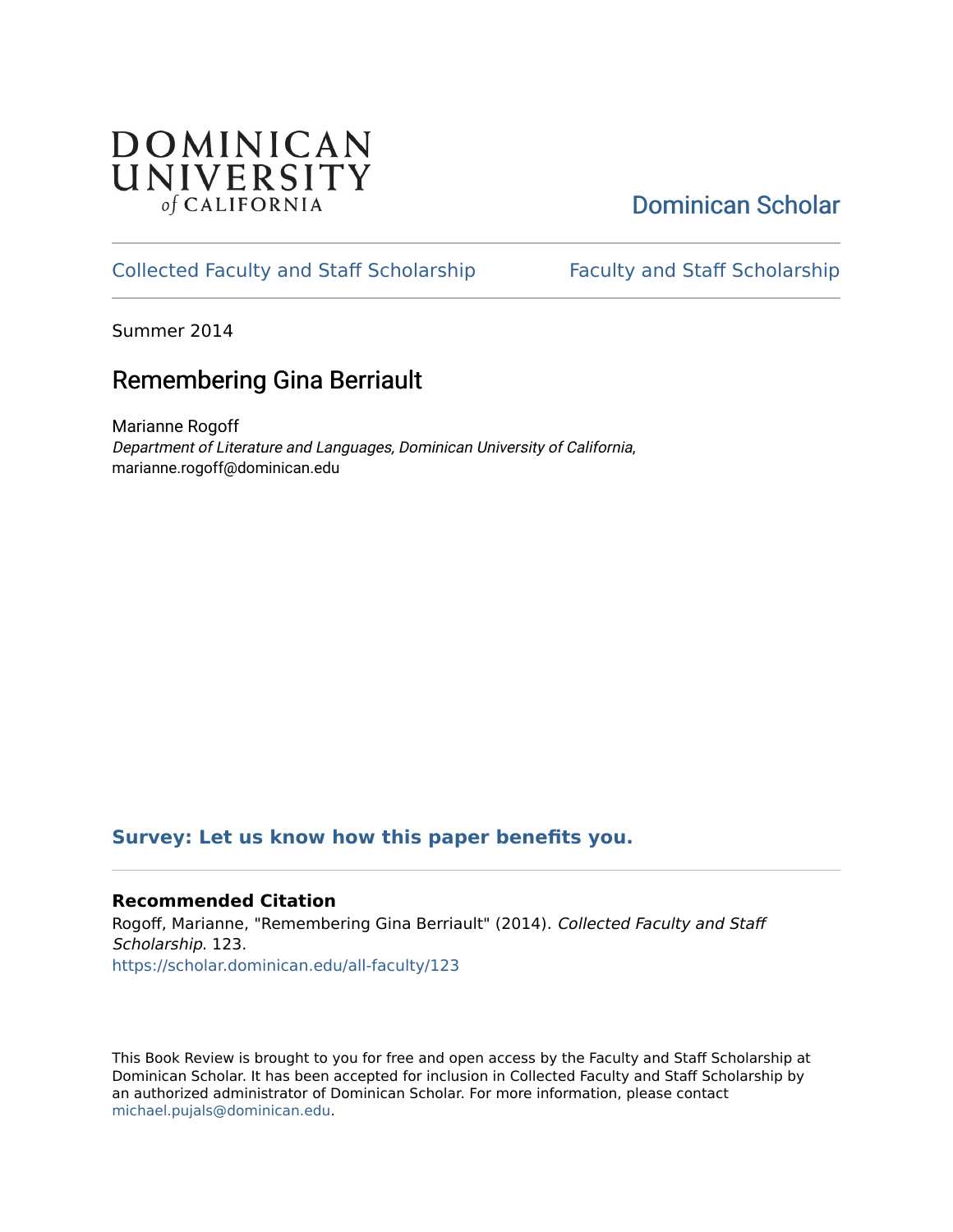### **Published here, Summer 2014: http://www.millvalleylit.com/thescene.html#gina**

#### **Remembering Gina Berriault**

*by Marianne Rogoff*

Near Sequoia movie theatre in downtown Mill Valley, in the space now occupied by Champagne French Bakery, I shared many lunches with the late, great Marin County writer Gina Berriault. I was her student then (MA in English: Creative Writing, SF State, 1983) and she was my thesis advisor, a one-to-one mentor relationship that did not involve a classroom full of other needy writing students. I cherished this focused attention: all about me. The professor's long fingers often reached up to move her straight, dark hair away from her face so she could emphasize a point with serious eye contact; her body language was self-contained and knowing, her fashion sense elegant, subdued. At that time, the place was called Sonapa Farms and had more of an oldfashioned coffee-shop ambiance, darker; we nicknamed it "The Dive"; people might even have been smoking cigarettes in there along with their BLTs. My thesis collection was called, what else, *True Stories,* inspired by my rollicking, dangerous childhood, and Gina Berriault not only took the time to read and critique my overwrought drafts, she showed up, bought me lunch, gave me books she thought I should read, and acted like my writing was worthy of her care and time, the stories mattered, and the thing to do was persevere.

To those who know her work, Gina Berriault is considered one of the great  $20<sup>th</sup>$ century masters of the short story. Robert Stone has called her stories "among the wisest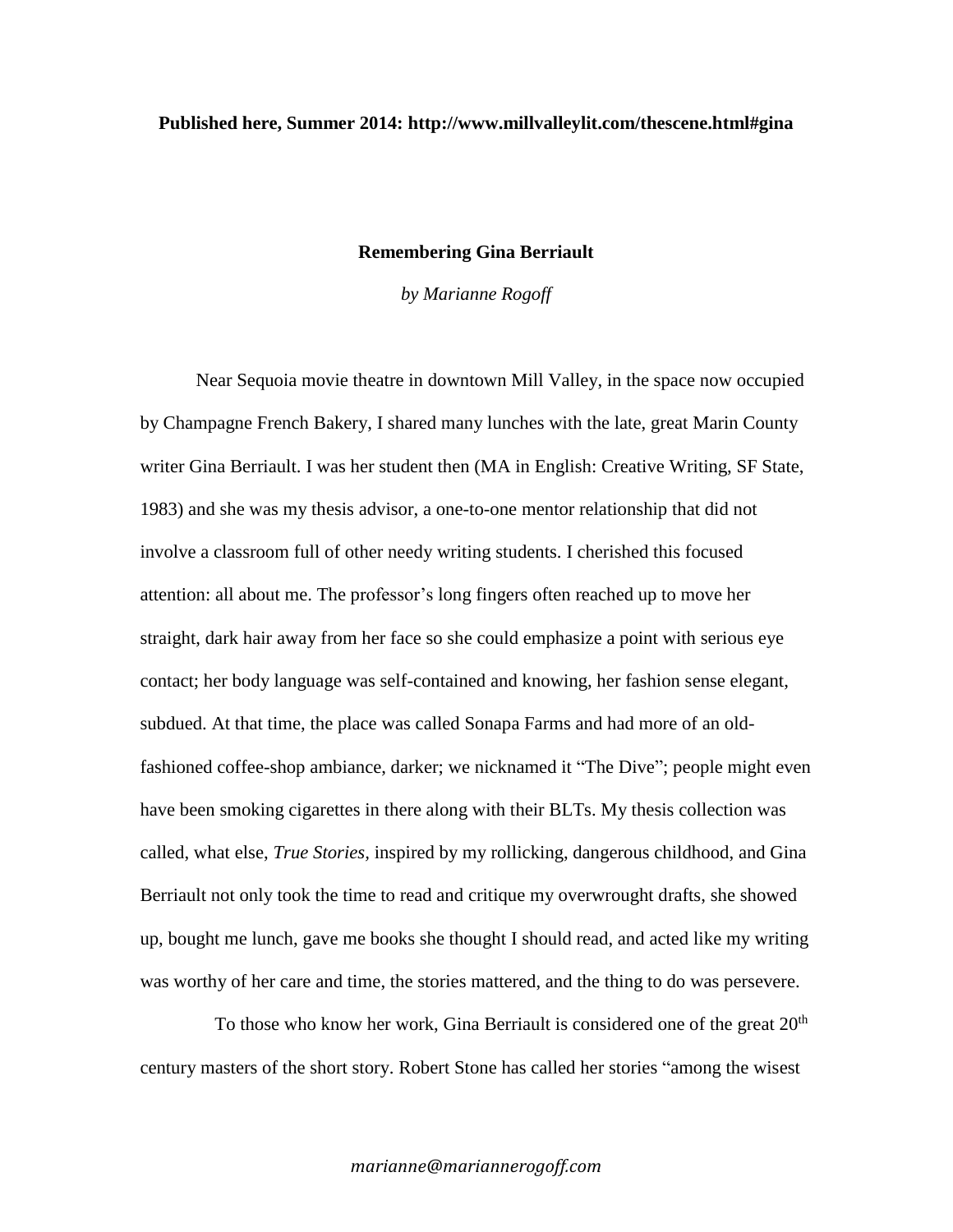and most heartbreaking in American fiction." (Go here for details of her many accomplishments: [http://www.nytimes.com/1999/07/23/arts/gina-berriault-73-an-author](http://www.nytimes.com/1999/07/23/arts/gina-berriault-73-an-author-of-deft-novels-and-short-stories.html)[of-deft-novels-and-short-stories.html\)](http://www.nytimes.com/1999/07/23/arts/gina-berriault-73-an-author-of-deft-novels-and-short-stories.html) *Three Short Novels,* a new book out from Counterpoint Press, is a beautiful repackaging of Berriault's masterpiece novellas: *The Son, The Lights of Earth,* and *Conference of Victims.* The list of previous copyright years in this 2014 collection stretches back to 1962 yet the stories do not read like dated relics, they resonate in the timeless way of the literary lions whose work Berriault admired: Chekhov, Gogol, Dostoevsky, et al.

As a writer, when I read I am always wondering, how does the writer do this? How does she manage such a macro yet intimate lens? I believe this is the master's secret. The classic 1966 story anthology *Points of View* includes Gina Berriault's famous story "The Stone Boy" among those very lions, along with women masters like Dorothy Parker, Shirley Jackson, and Katherine Anne Porter, a prestigious club. Like them, Berriault understood that the heart of a story is not description, or action, or dialog (though they matter, and her dialog is deep). What matters is, who is telling me this story? Why? What kind of narrator is this? What can I learn from spending all this time with these characters, inside their secret longings and unexpected pleasures?

Henry James long ago established point of view as the key to the writer's art, "the central intelligence that filters the story." *"What* a story is about is partly a question of *how* it is told," say the editors of *Points of View.* Berriault's new book contains three quiet stories on subjects that could have been delivered loud. (This was her style in person as well.) A lesser writer would have hyped this kind of material and made it scandalous *(The Son),* or tawdry, another celebrity-infidelity tale *(The Lights of Earth),* or